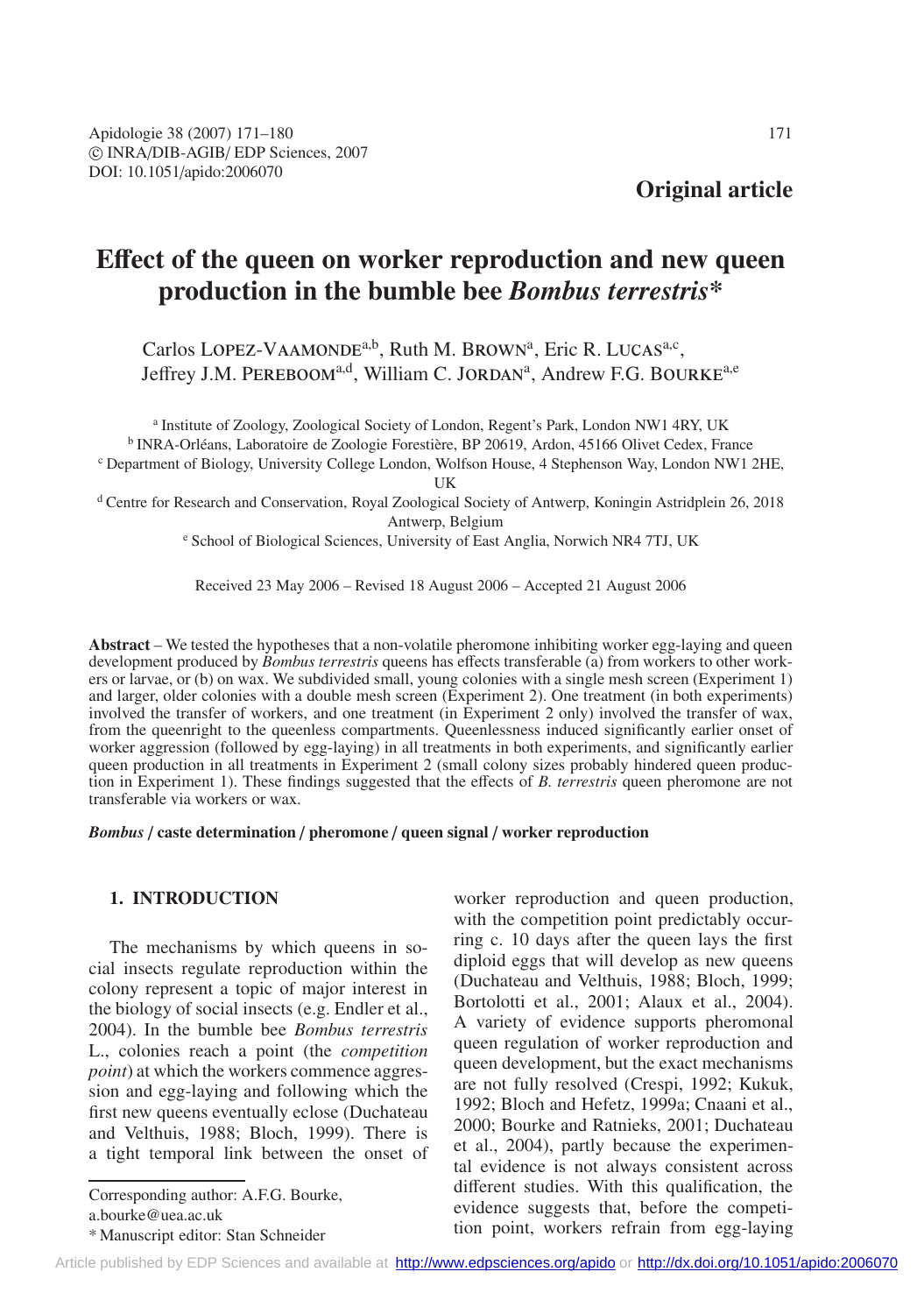because they are exposed to a non-volatile pheromone borne on the queen's cuticle. After the competition point, either the queen ceases pheromone production, or workers cease to respond to the pheromone (Bloch et al., 1996; Bloch and Hefetz, 1999a,b; Alaux et al., 2004, 2006). Similarly, evidence suggests that, before the competition point, early-instar (i.e. bipotent) female larvae refrain from commencing development as queens because they are exposed to a non-volatile pheromone produced by the queen. After the competition point, either the queen ceases pheromone production, or the larvae cease to respond to the queen's pheromone (Röseler, 1970, 1991; Cnaani et al., 1997, 2000; Ribeiro et al., 1999; Pereboom, 2000).

As part of this overall scheme, an additional mechanism was suggested by a pioneering experiment conducted by Röseler (1970). Röseler (1970) split *B. terrestris* colonies with a single mesh screen and found that female larvae on the queenless side developed as queens, unless workers could cross (when the screen was coarse) to the queenless side or workers were regularly (every 24 h) exchanged between the queenright and queenless sides. This suggested that a non-volatile queen pheromone preventing the development of female larvae as queens either alters the workers' treatment of female larvae (Röseler, 1970, 1991) or, after workers' direct or indirect contact with the queen, is distributed by the workers to the larvae and acts on larvae directly. However, subsequent evidence, e.g. the finding that the composition of food fed by workers to larvae does not differ before and after the competition point, has not supported the first possibility (Pereboom, 2000; Pereboom et al., 2003).

Alaux et al. (2004) recently carried out similar split-colony experiments to those of Röseler (1970) to test for queen effects on worker reproduction in *B. terrestris*. In their Experiment (c), Alaux et al. (2004) prevented callow workers from passing through a screen separating them from the queen (by wire glued to their thoraces). They found that these workers laid eggs significantly earlier than queenright workers, so showing that those workers that could still pass through the screen did not transfer pheromone from the queen inhibiting egg-laying by the wire-attached workers. From their other experiments, Alaux et al. (2004) concluded that the queen pheromone is not volatile, that it is not borne on a mixture of larvae, cocoons and wax, and that workers require regular contact with the queen to remain reproductively inhibited.

In the present study, we extended and partially repeated the experiments of Röseler (1970) and Alaux et al. (2004) to test two hypotheses. The first (Hypothesis 1a) was that the queen produces non-volatile pheromone(s) in the absence of which adult workers commence egg-laying *and* early-instar female larvae initiate development as queens, with the effect of the pheromone(s) being transferable from workers to other workers or to larvae. The second (Hypothesis 1b, which was prompted by our failure to confirm Hypothesis 1a) was the same as Hypothesis 1a except that we hypothesized the pheromone(s) to be borne on wax (excluding larvae and cocoons) present in the nest (cf. the honey bee, *Apis mellifera*: Naumann et al., 1991). Our study is novel in that we explicitly sought to investigate the mechanism of queen regulation of reproduction with respect to worker reproduction and queen development simultaneously. Overall, despite differences in experimental design between all three studies, our results (see Discussion) proved congruent with those of Alaux et al. (2004) but not with all of those of Röseler (1970).

# **2. MATERIALS AND METHODS**

## **2.1. Experiment 1**

## *2.1.1. Bumblebee rearing*

To test Hypothesis 1a, we obtained 26 *B. terrestris* colonies from a commercial supplier (Koppert Biological Systems, Berkel en Rodenrijs, Netherlands). On receipt, we transferred each colony to a wooden nest-box  $(20 \times 30 \text{ cm and } 17 \text{ cm})$ high), with a clear Perspex lid. The nest-boxes had internal vertical slots fitted mid-way along each of the longer walls for placement of screens. All colonies were kept under red light at 28 ˚C and 60% relative humidity. Each day, we provided thawed pollen (supplied fresh by Koppert Biological Systems and frozen by us on receipt) and the same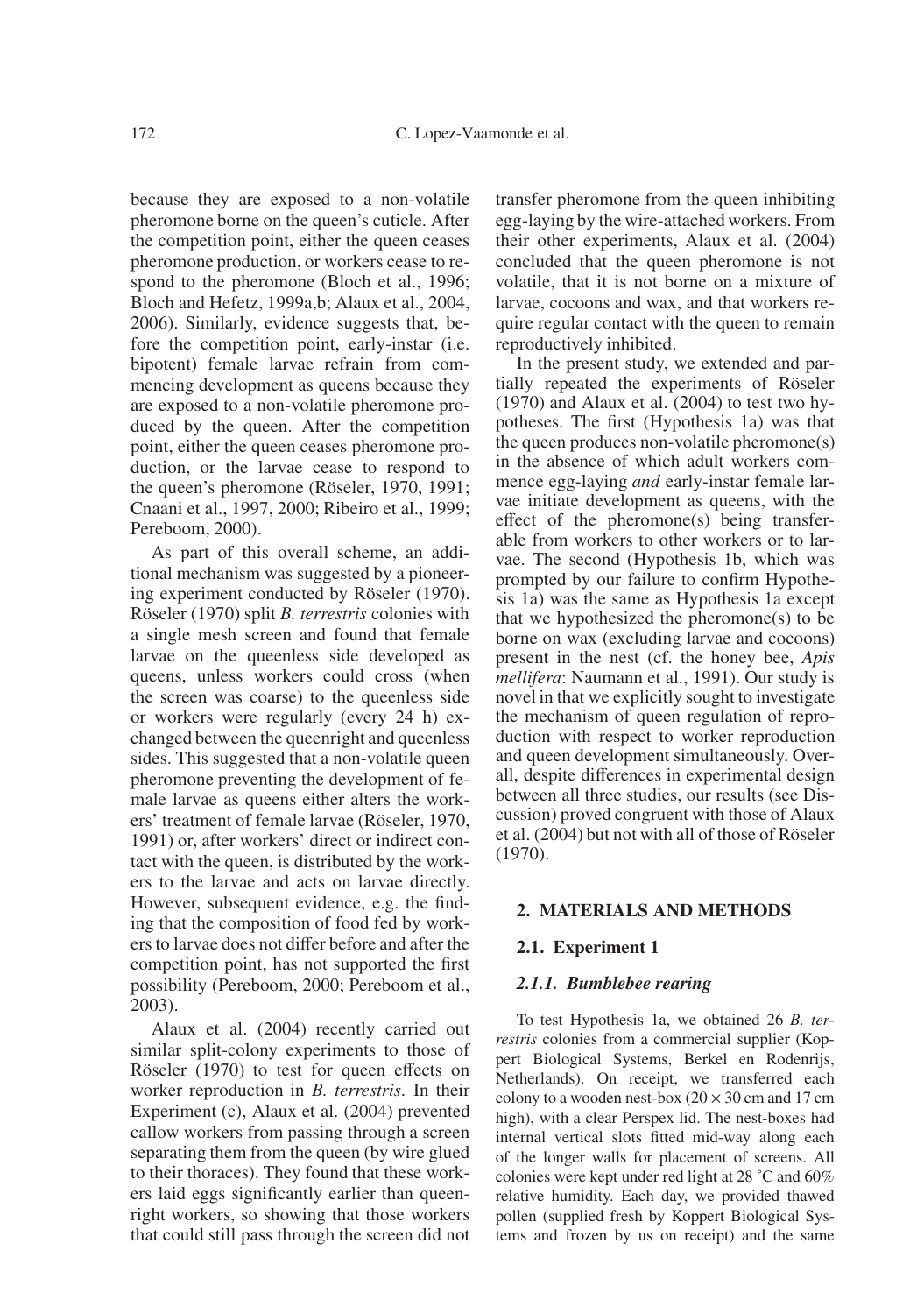supplier's sugar solution, except after Day 27 after colony splitting when dried pollen was provided owing to a lack of fresh pollen. Food was placed directly on the nest-box floor, with each compartment of split colonies receiving an equal amount.

# *2.1.2. Splitting of experimental colonies*

On arrival, all 26 colonies contained a queen and a mean  $(\pm$  S.D.) of 10.5  $\pm$  3.0 workers and were therefore aged an estimated 7–10 days since first worker emergence. We randomly allocated 10, 8 and 8 of the colonies, respectively, to one of three treatments (Treatments 1a–c; Tab. I). For each treatment, on the day colonies were received (16 April 2004), we used a single screen of fine wire mesh to divide each colony (worker population, brood and nest structure) into two equal or nearly-equal portions (QRC, queenright compartment, to which the queen was confined, and QLC, queenless compartment). Adult bees in the two compartments could have only antennal contact through the screen.

# *2.1.3. Monitoring of experimental colonies*

Simultaneously with the splitting of the colonies, all adult workers were marked on the thorax with water-based paint ('Posterman' paint pen, Kuretake Co. Ltd, Japan). To distinguish workers when transferred between compartments (see below), workers in QRCs were marked yellow and those in QLCs were marked white. Newly-eclosed workers were marked (yellow or white according to their compartment type) on a daily basis. Once the colonies were split, we simultaneously observed both the QRC and QLC of each colony for bouts of 15 min. per colony per day until the end of the experiment. In each type of compartment, we defined the competition point as occurring when the first worker aggression was observed (cf. Lopez-Vaamonde et al., 2003) and we measured the onset of queen production by recording the date on which the first queen larva was observed, based on larval size (Cnaani et al., 1997). Newly-eclosed sexuals were removed daily as callows.

#### *2.1.4. Experimental treatments*

Treatment 1a involved splitting each colony without further manipulation (Tab. I). Treatment 1b involved, following colony splitting, the transfer of workers from the QRC to the corresponding QLC. On Day 2 after colony splitting, we randomly chose 50% of the workers in the QRC and placed them in the QLC. After 24 h we transferred them into a 'holding container' (they were identifiable from their yellow paint marks) and then immediately transferred all workers in the QRC (i.e. the remaining 50% of QRC workers not transferred 24 h previously) to the QLC. The workers in the holding container were then replaced in the QRC. We repeated this process every 24 h. This procedure ensured that workers transferred from the QRC to the QLC always consisted entirely of workers that had been in the QRC (and hence in contact with the queen) for the previous 24 h. It also ensured that workers initially in the QLC, or that eclosed in it, were constantly exposed to workers from the QRC but were never themselves transferred to the QRC and hence never had contact with the queen. In Treatment 1b, we recorded the competition point in QLCs based on the behaviour of only those workers that were initially in QLCs or that had eclosed in them (i.e. those workers permanently separated from the queen, identifiable from their white paint marks). We ended the transfer of workers when each QRC reached its competition point.

Treatment 1c represented a 'sham-transfer' control for Treatment 1b. Every 24 h following the colony split, we randomly chose 50% of the workers in the QRC, transferred them to the QLC and immediately returned them to the QRC. We again stopped this procedure when each QRC reached its competition point.

The experiment was terminated on Day 36 after colonies were split, since *B. terrestris* queens take a maximum of 34 days to develop from egg to adult (Bloch, 1999). Final numbers of adult workers and queens were counted in all colonies (counts for QLCs in Treatment 1b excluded workers transferred from the QRCs, which were included in the QRC counts).

#### **2.2. Experiment 2**

# *2.2.1. Experimental set-up*

The purpose of this Experiment was (i) to repeat Experiment 1 and (ii) to test Hypothesis 1b. The results of Experiment 1 did not fully match the predictions of Hypothesis 1a. One way in which this was the case was that no or very few new queens were produced in any treatment (Tab. I). Because queen production is a characteristic of large, mature colonies (Duchateau and Velthuis, 1989; Beekman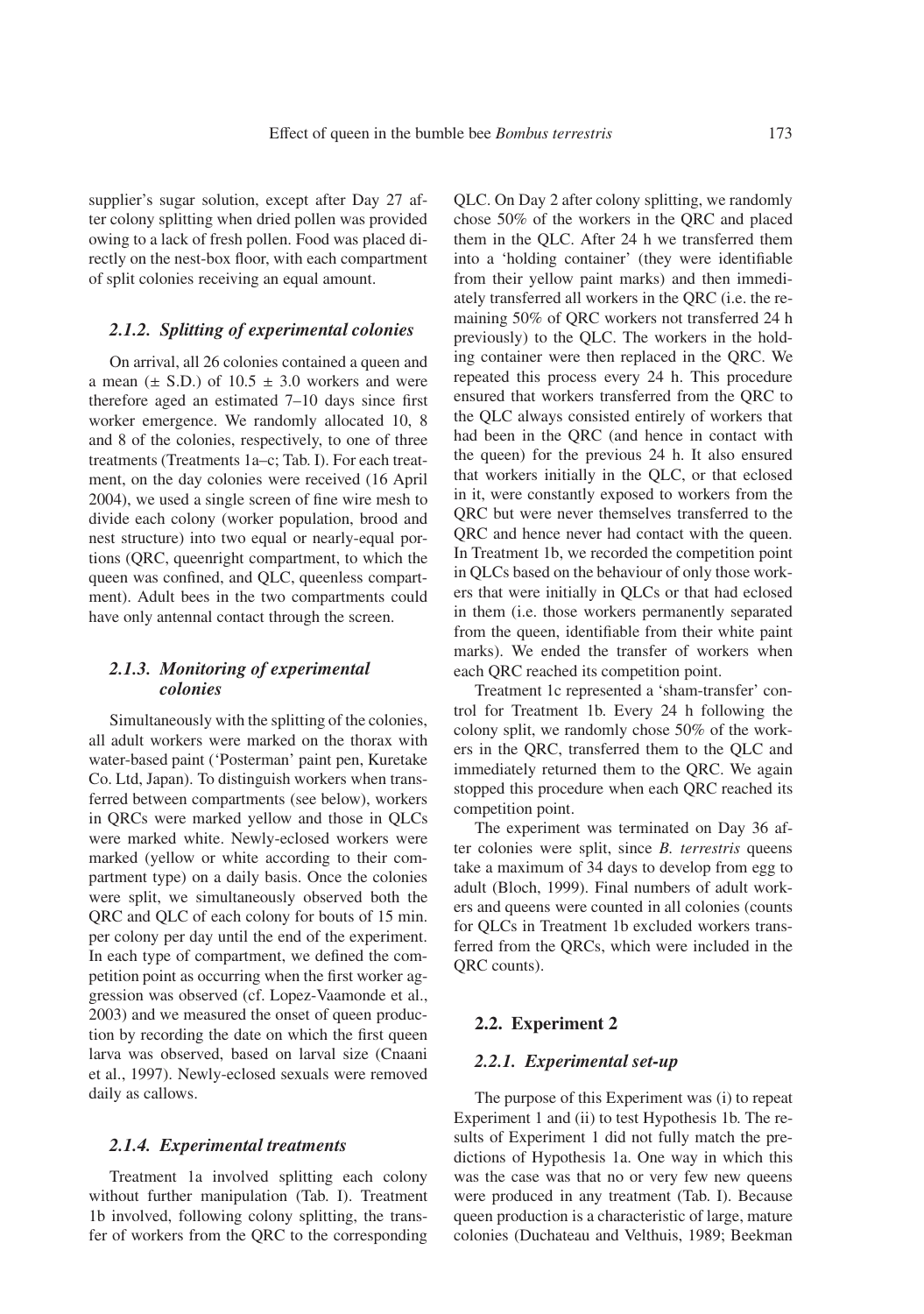**Table I.** Summary of design of split-colony experiments in *Bombus terrestris*, predictions (from Hypotheses 1a and 1b) for each treatment, and results. QRC = queenright compartment, QLC = Queenless compartment.

| Treatment                                                                                                                 | Prediction                                                                                                             | Results match prediction?                   |                                   |
|---------------------------------------------------------------------------------------------------------------------------|------------------------------------------------------------------------------------------------------------------------|---------------------------------------------|-----------------------------------|
|                                                                                                                           |                                                                                                                        | Timing of<br>competition point              | Timing of queen<br>production     |
| Experiment 1                                                                                                              |                                                                                                                        |                                             |                                   |
| $(n = 10$ colonies).                                                                                                      | 1a. Colony split with single screen Competition point and queen production<br>should start earlier in QLC than in QRC. | Yes                                         | No: no queen<br>larvae produced   |
| 1b. Colony split with single<br>screen, plus worker transfer $(n = 8)$<br>colonies).                                      | Competition point and queen production<br>should start at same time in QLC as in<br>QRC.                               | No: QLC earlier<br>than QRC                 | $No*: OLC$<br>earlier than<br>QRC |
| 1c. Colony split with single<br>screen, plus sham worker transfer<br>(control for 1b) $(n = 8$ colonies).                 | As for Treatment 1a.                                                                                                   | Yes                                         | No: no queen<br>larvae produced   |
| <i>Experiment 2</i> (all $n = 6$ colonies)                                                                                |                                                                                                                        |                                             |                                   |
| 2a. Colony split with double<br>screen.                                                                                   | Competition point and queen production<br>should start earlier in QLC than in QRC.                                     | Yes                                         | Yes                               |
| 2b. Colony split with double<br>screen, plus worker transfer.                                                             | Competition point and queen production<br>should start at same time in QLC as in<br>QRC.                               | No: QLC earlier No: QLC earlier<br>than QRC | than QRC                          |
| 2c. Colony split with double<br>screen, plus sham worker transfer<br>(control for 2b).                                    | As for Treatment 2a.                                                                                                   | Yes                                         | Yes                               |
| 2d. Colony split with double<br>screen, plus wax transferred from<br>QRC to QLC.                                          | As for Treatment 2b.                                                                                                   | No: QLC earlier No: QLC earlier<br>than QRC | than QRC                          |
| 2e. Colony split with double<br>screen, plus wax transferred from<br>queen-producing colonies to QLC<br>(control for 2d). | As for Treatment 2a.                                                                                                   | Yes                                         | Yes                               |

\* Trend in stated direction but not statistically analysable because of small sample size.

and Van Stratum, 1998; Bloch, 1999), we therefore repeated Experiment 1 using colonies of greater initial size and age. In case the lack of queen production in QLCs was due to the change from fresh to dry pollen and/or the transfer of queen pheromone via worker antennal contact through the mesh, we also provided fresh pollen throughout the experiment and used a double screen of mesh with the screens 8 mm apart (so preventing adult bees from having any physical contact across compartments).

#### *2.2.2. Experimental treatments*

Housing, colony splitting (apart from the use of a double screen), worker marking and colony monitoring were all as for Experiment 1. We obtained 34 colonies from Koppert Biological Systems on 30 June 2004. On arrival, four colonies had begun queen production (queen larvae and pupae both present) and were therefore selected as sources of wax for Treatment 2e (Tab. I). The 30 remaining colonies contained a queen and a mean  $(\pm S.D.)$  of  $26.4 \pm 9.6$  workers (i.e. were over twice as large as the colonies in Experiment 1, with an estimated age from first worker emergence of 10–14 days). As expected in colonies of this size (unpublished observations), none had reached the competition point.

Twenty-four hours after their arrival, we randomly allocated 6 of the 30 experimental colonies to each of 5 treatments (Treatments 2a–e; Tab. I).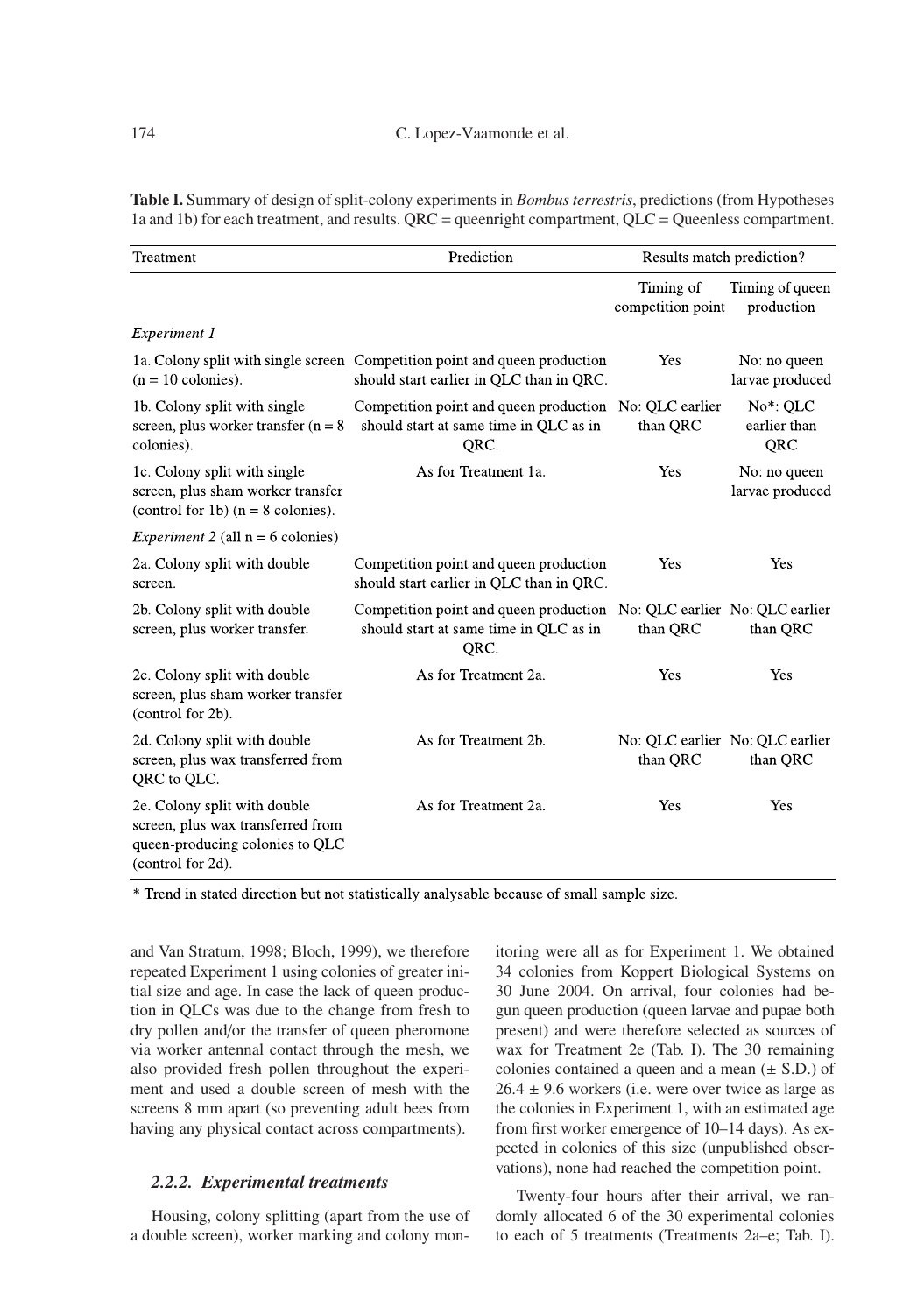Treatment 2a involved splitting each colony without further manipulation. Treatments 2b and 2c involved, respectively, the transfer or sham-transfer of workers from the QRC to the QLC as per Treatments 1b and 1c. In Treatment 2d we tested Hypothesis 1b by, once a day, transferring a piece of wax (approximately 0.3 g, taken from the nest edge) from the QRC to the corresponding QLC. In Treatment 2e (control for 2d, i.e. for any mechanical effects of adding wax), we daily added to the QLC approximately 0.3 g of wax from the four mature source colonies that had already commenced queen production (see above). In both treatments, we stopped adding wax to the QLC when the QRC reached the competition point (Tab. II). On average, therefore, each QLC received an approximate total of 4.3 g of wax in Treatment 2d and 3.6 g of wax in Treatment 2e.

# **3. RESULTS**

## **3.1. Experiment 1**

## *3.1.1. Final colony sizes*

The mean  $(\pm S.D.)$  numbers of workers per colony at the end of the experiment were as follows: Treatment 1a: QRC,  $121 \pm 31$ ; QLC,  $55 \pm 17$ ; n = 10 colonies; Treatment 1b: QRC,  $62 \pm 19$ ; OLC,  $59 \pm 12$ ; n = 8 colonies; Treatment 1c: QRC,  $120 \pm 54$ ; QLC,  $58 \pm 19$ ; n = 8 colonies.

## *3.1.2. Timing of competition point*

QLCs of every colony reached the competition point earlier than QRCs, shortly after the colony split, and there was no significant difference across treatments in the withintreatment interval in days between the competition point in QRCs and the competition point in QLCs (Kruskal-Wallis test:  $H = 0.66$ ,  $d.f. = 2, P > 0.7$ ; Tab. II). Pooling across treatments, we found that QLCs reached the competition point significantly earlier than QRCs (Wilcoxon signed ranks test:  $W = 153.0$ ,  $n = 17$ ,  $P < 0.001$ ). In QLCs, the competition point was followed  $5.8 \pm 1.0$  S.D. (n = 26) colonies) days later by the first observed instance of worker egg-laying. The earlier competition point in Treatment 1b was contrary to Hypothesis 1a (Tab. I).

**Table II.** Timing of competition point (mean  $\pm$  S.D. days after splitting on which first worker aggression observed) in queenright and queenless compartments of *Bombus terrestris* colonies. In Experiment 1, sample sizes are less than the number of colonies per treatment because in some colonies the queenright compartments had not reached the competition point before the termination of the experiment on Day 36. The timing of the competition point in queenless compartments of these omitted colonies was almost identical to that of the tabulated colonies (Treatment 1a,  $2.8 \pm 0.8$  days, n = 5; 1b,  $2.0 \pm 0.0$  days,  $n = 2$ ; 1c,  $2.5 \pm 0.7$  days,  $n = 2$ ).

| Treatment           | Queenright     | Oueenless<br>compartment compartment colonies | n |
|---------------------|----------------|-----------------------------------------------|---|
| Experiment 1        |                |                                               |   |
| 1a                  | $30.0 \pm 4.9$ | $2.8 \pm 1.1$                                 | 5 |
| 1b                  | $27.8 \pm 6.6$ | $3.0 \pm 0.9$                                 | 6 |
| 1c                  | $27.5 \pm 4.4$ | $2.7 \pm 0.8$                                 | 6 |
| <i>Experiment 2</i> |                |                                               |   |
| 2a                  | $13.3 \pm 4.7$ | $1.7 \pm 1.0$                                 | 6 |
| 2 <sub>b</sub>      | $11.3 \pm 3.8$ | $1.0 \pm 0.0$                                 | 6 |
| 2c                  | $13.0 \pm 4.7$ | $0.2 \pm 0.4$                                 | 6 |
| 2d                  | $14.3 \pm 1.9$ | $0.3 \pm 0.5$                                 | 6 |
| 2e                  | $12.0 \pm 6.3$ | $0.5 \pm 0.5$                                 | 6 |

# *3.1.3. Timing of queen production*

QLCs across all treatments produced very few queens, with none eclosing before the end of the experiment (Tab. III). As a result, in Treatments 1a and 1c, there were no colonies in which queen larvae were recorded in both the QRC and the QLC (Tab. III). In Treatment 1b, there were two such colonies and, in both, the first queen larva was recorded earlier in the QLC than in the QRC (Tab. III). The small sample sizes precluded statistical analysis, but both the lack of queen larvae in QLCs in Treatments 1a and 1c, and the earlier appearance of queen larvae in QLCs in two colonies in Treatment 1b, were contrary to the predictions of Hypothesis 1a (Tab. I).

#### **3.2. Experiment 2**

## *3.2.1. Final colony sizes*

The mean  $(\pm S.D.)$  numbers of workers per colony at the end of the experiment were as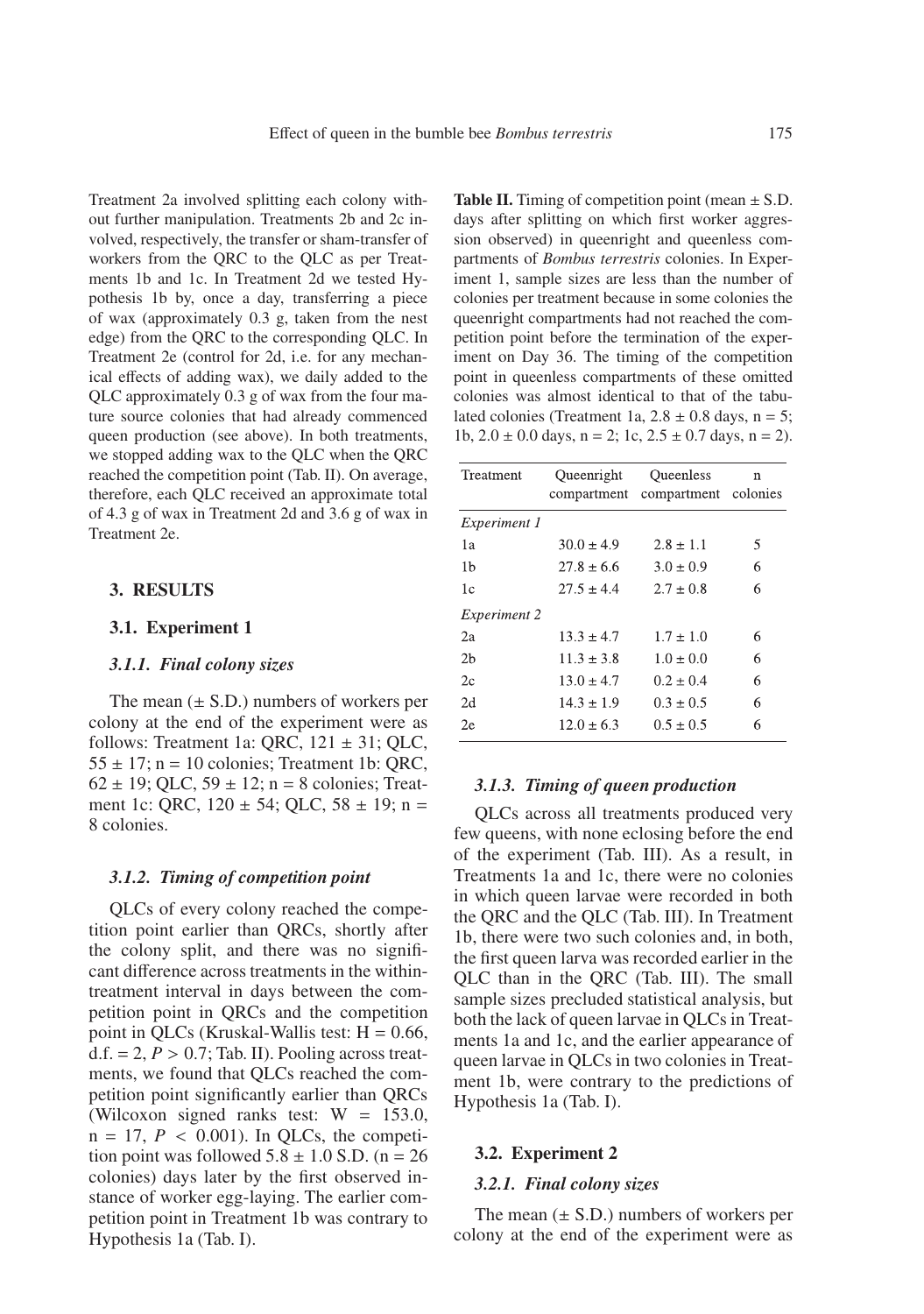**Table III.** Timing of onset of queen production (mean  $\pm$  S.D. days after splitting on which first queen larva observed) and number of adult queens (mean  $\pm$  S.D.) eclosing before Day 36 in queenright and queenless compartments of *Bombus terrestris* colonies. Sample sizes are less than the number of colonies per treatment because in some colonies no queen larvae were recorded in one or both compartments before the termination of the experiment on Day 36. This was true of all colonies in Treatments 1a and 1c.

| Treatment           | Days to first queen larva |                                 | Number of adult queens    |                                 | n colonies     |
|---------------------|---------------------------|---------------------------------|---------------------------|---------------------------------|----------------|
|                     | Queenright<br>compartment | <b>Oueenless</b><br>compartment | Queenright<br>compartment | <b>Oueenless</b><br>compartment |                |
| Experiment 1        |                           |                                 |                           |                                 |                |
| 1a                  |                           |                                 | $\theta$                  | $\Omega$                        | 10             |
| 1 <sub>b</sub>      | $29.7 \pm 4.5$            | $12.0 \pm 5.7$                  | $\Omega$                  | $\Omega$                        | $\overline{2}$ |
| 1c                  |                           |                                 | $\theta$                  | $\Omega$                        | 8              |
| <b>Experiment 2</b> |                           |                                 |                           |                                 |                |
| 2a                  | $14.7 \pm 3.2$            | $11.0 \pm 0.8$                  | $52.8 \pm 33.4$           | $15.2 \pm 15.6$                 | $\overline{4}$ |
| 2 <sub>b</sub>      | $16.2 \pm 5.4$            | $10.8 \pm 3.1$                  | $51.8 \pm 39.0$           | $51.0 \pm 42.7$                 | 5              |
| 2c                  | $17.7 \pm 4.3$            | $9.5 \pm 1.0$                   | $36.7 \pm 27.9$           | $40.2 \pm 34.8$                 | $\overline{4}$ |
| 2d                  | $17.3 \pm 1.3$            | $12.5 \pm 1.3$                  | $26.8 \pm 21.6$           | $11.4 \pm 12.6$                 | $\overline{4}$ |
| 2e                  | $25.2 \pm 6.9$            | $11.5 \pm 0.6$                  | $16.7 \pm 35.7$           | $18.7 \pm 24.8$                 | 4              |

follows: Treatment 2a: QRC,  $120 \pm 63$ ; QLC, 97 ± 20; Treatment 2b: QRC, 116 ± 9; QLC, 93 ± 21; Treatment 2c: QRC, 144 ± 37; QLC, 84  $\pm$  15; Treatment 2d: QRC, 152  $\pm$  68; QLC,  $111 \pm 44$ ; Treatment 2e: QRC,  $169 \pm 60$ ; QLC,  $90 \pm 23$ ; all n = 6 colonies.

## *3.2.2. Timing of competition point*

QLCs of every colony reached the competition point earlier than QRCs, shortly after the colony split, and there was no significant difference across treatments in the withintreatment interval in days between the competition point in QRCs and the competition point in QLCs (Kruskal-Wallis test:  $H = 2.24$ , d.f.  $= 4$ ,  $P > 0.6$ ; Tab. II). Pooling across treatments, we found that QLCs reached the competition point significantly earlier than the QRCs (Wilcoxon signed ranks test:  $W =$ 465.0,  $n = 30$ ,  $P < 0.001$ ). In QLCs, the competition point was followed  $4.5 \pm 1.3$  S.D. days later (n = 28 colonies, since in 2 colonies no worker egg-laying was observed in at least one compartment) by the first observed instance of worker egg-laying. The earlier onset of the competition point in QLCs in Treatments 2a– c matched the findings of Experiment 1. In Treatments 2b and 2d, the earlier onset of the competition point was contrary to Hypotheses 1a and 1b, respectively (Tab. I).

## *3.2.3. Timing of queen production*

The first queen larva was recorded earlier in QLCs than in QRCs in all colonies except one, and, across treatments, there was no significant difference in the within-treatment interval in days between the date the first queen larva appeared in QRCs and the date the first queen larva appeared in QLCs (Kruskal-Wallis test:  $H = 5.34$ , d.f. = 4,  $P > 0.2$ ; Tab. III). (The exceptional colony was in Treatment 2b, in which the first queen larva appeared in the QRC one day earlier than in the QLC.) Pooling across treatments, we found that the first queen larva appeared in QLCs significantly earlier than in QRCs (Wilcoxon signed ranks test:  $W = 208.5$ ,  $n = 20$ ,  $P < 0.001$ ). In both types of compartment, counts of adult queens eclosing before Day 36 confirmed that appearance of queen larvae indicated subsequent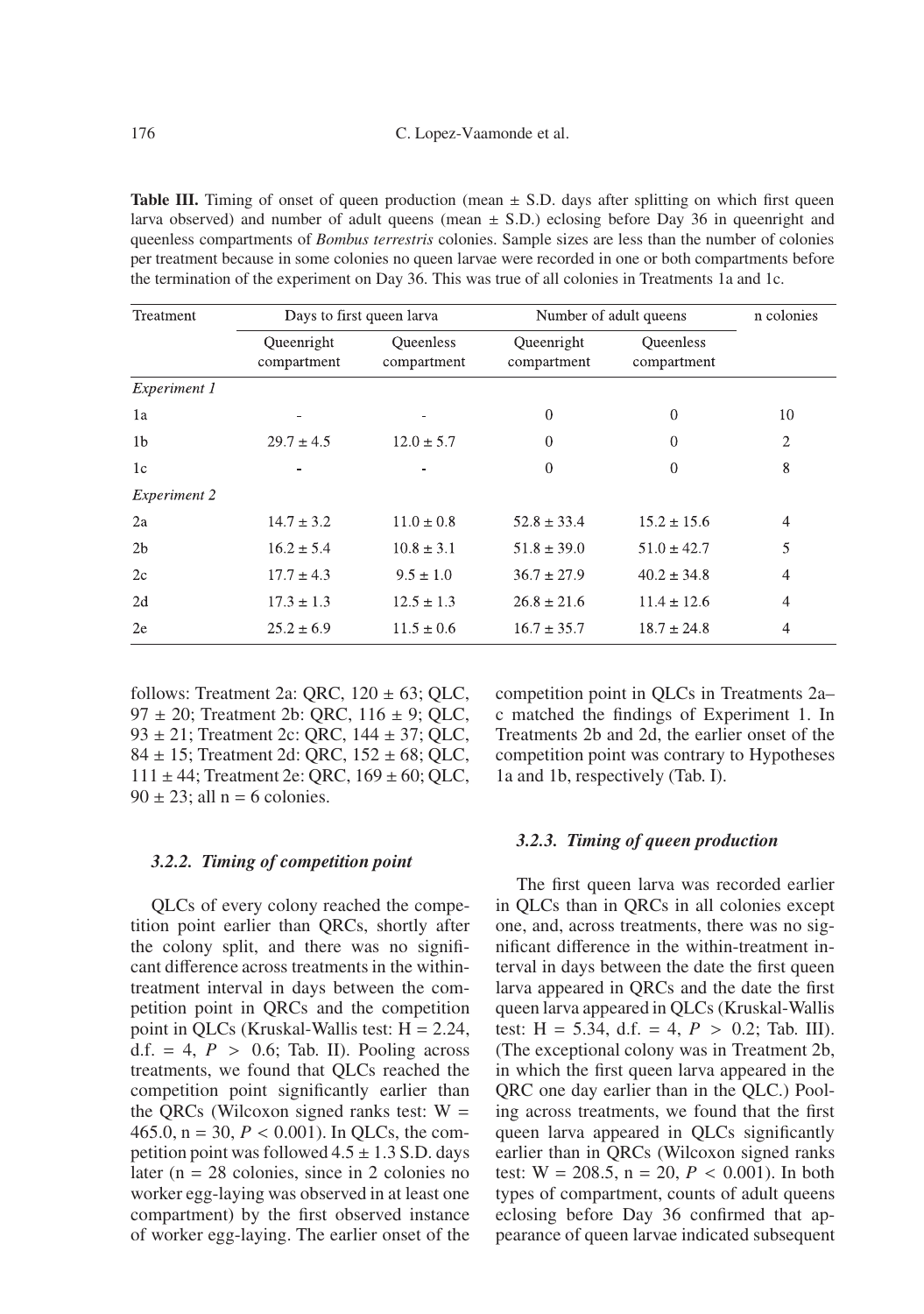adult queen production (Tab. III). In Treatments 2b and 2d, the earlier onset of queen production in QLCs was contrary to Hypotheses 1a and 1b, respectively (Tab. I).

# **4. DISCUSSION**

By experimentally splitting colonies of the bumble bee, *Bombus terrestris*, we found that partial physical separation of workers (i.e. separation allowing antennal contact) from the colony queen and from queenright workers using a mesh screen led to a significantly earlier onset of aggression (followed by egg-laying) among queenless workers (Experiment 1). We also found that complete physical separation of workers (using two parallel mesh screens preventing antennal contact) from the colony queen and from queenright workers led to the same result (Experiment 2). Both sets of findings showed that the queen's inhibitory effect on worker reproduction in intact colonies does not stem from a volatile pheromone. This conclusion matches those of previous authors (Bloch and Hefetz, 1999b; Alaux et al., 2004). In both experiments we found that transferring either workers or wax from the queenright to the queenless compartments of colonies did not restore the queen's inhibition of worker reproduction. Consistent with the conclusions of Alaux et al. (2004), these findings failed to support the idea that the non-volatile queen pheromone inhibiting worker reproduction has effects that are transferable via workers (Hypothesis 1a) or wax (Hypothesis 1b) .

We also found that physical separation of early-instar female larvae from the queen and from queenright workers did not lead to these larvae developing as queens earlier than queenright larvae in Experiment 1 (single screen, small colonies), but did lead to these larvae developing as queens significantly earlier than queenright larvae in Experiment 2 (double screen, larger colonies). If we assume that colony immaturity and/or small size independently inhibit development of larvae as queens (see below), these findings were consistent with the queen's inhibitory effect on queen development (before the competition point) not stemming from a volatile pheromone. This conclusion again matches those of previous authors (e.g. Röseler, 1970). However, in Experiment 2, neither the transfer of workers or of wax from the queenright to the queenless compartments of colonies prevented the earlier development of female larvae as queens. We therefore found no evidence that the non-volatile queen pheromone inhibiting queen development has effects that are transferable via workers (Hypothesis 1a, cf. the similar hypothesis of Röseler (1970)) or wax (Hypothesis 1b).

Conceivably, both Hypotheses 1a and 1b are correct but features of our experimental design led to our detecting no inhibitory effect of transferring either workers or wax from the queenright to the queenless compartments on either worker reproduction or queen development. First, as regards worker transfer, the addition of workers to the queenless compartments caused the density of workers to be always greater in these compartments than in the queenright compartments. Bloch (1999) found that doubling worker number in *B. terrestris* led to a significantly earlier competition point and a significantly earlier onset of queen production relative to controls. Therefore, it is arguable that, in Treatments 1b and 2b, the hypothesized effect of queen pheromone putatively transferred on the workers in delaying the competition point and queen production was counter-acted by higher worker density causing these events to occur earlier. However, this is unlikely for several reasons. One is that the reduction in worker numbers in the queenright compartments of Treatments 1b (relative to those of Treatments 1a and 1c), and in the queenright compartments of Treatment 2b (relative to those of Treatments 2a, c, d and e), did not lead to differences in the timing of either the competition point or queen production (Tabs. II, III). This suggested that the timings of these events were unaffected by the changes in worker density experienced. Another reason is that the effects recorded by Bloch (1999), even if present, do not appear large enough to have accounted for the earlier timings of the competition point and queen production in Treatments 1b and 2b. Finally, recent work suggests that queen age is a more important proximate determinant of the onset of queen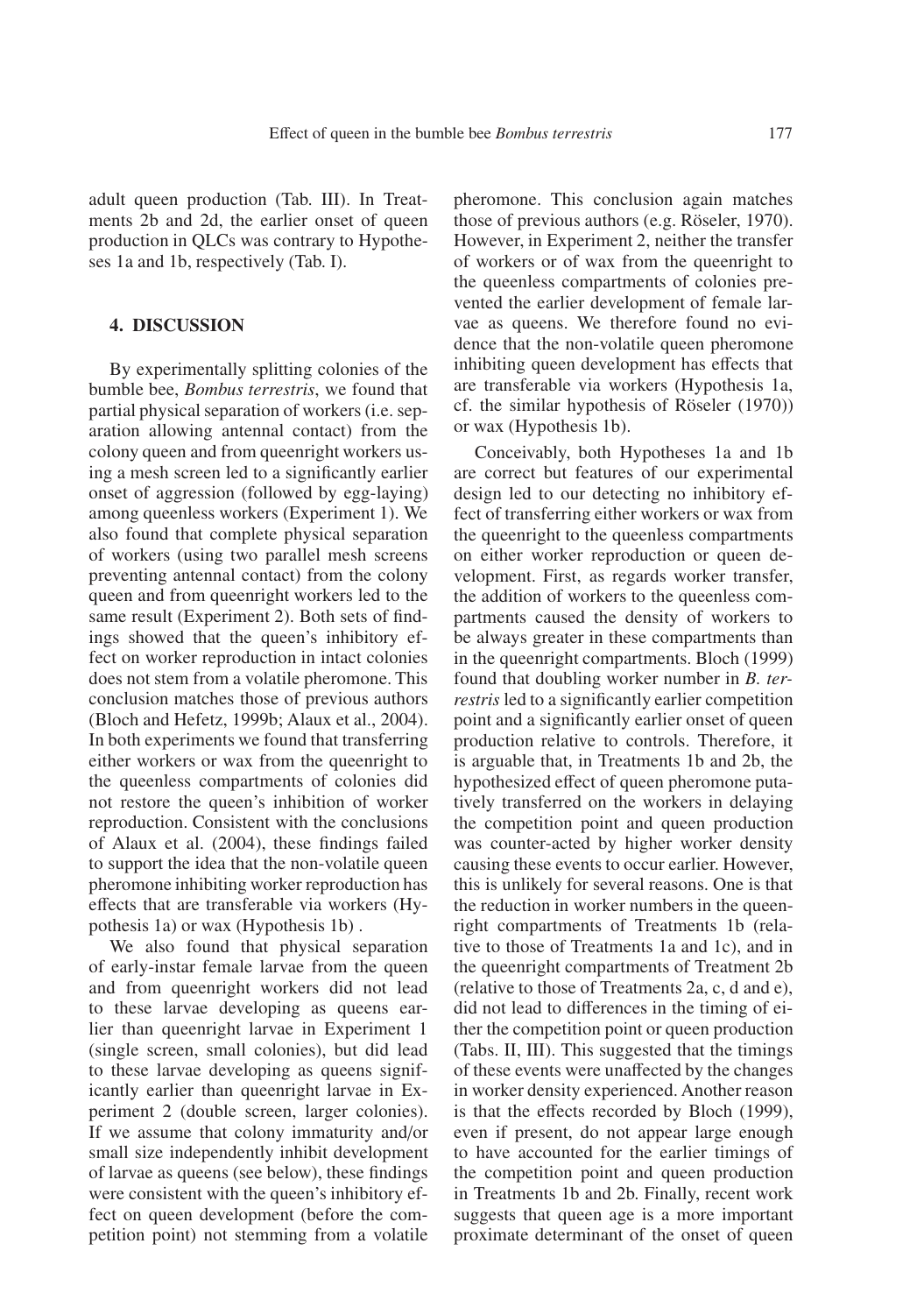production than worker number (Alaux et al., 2005).

A second possible feature leading to our not finding any effects of transferring either workers or wax from queenright to queenless compartments is that, in our experiments, too few workers, or insufficient amounts of wax, were introduced to the queenless compartments, leading to insufficient pheromone being transferred. Although we cannot formally exclude this possibility, it seems unlikely, especially as regards worker transfer (since we always transferred 50% of workers from the queenright to queenless compartments).

In Experiment 2, we found that, in the queenless compartments, workers commenced aggression and egg-laying over the same period as female larvae commenced development as queens (Tabs. II, III). This was consistent with the observed temporal link between the timing of queen production and the competition point in *B. terrestris* (Duchateau and Velthuis, 1988; Bloch, 1999; Bortolotti et al., 2001; Alaux et al., 2004) and, specifically, with the proposal that workers use the onset of queen development as a cue to commence egglaying (Crespi, 1992; Kukuk, 1992; Cnaani et al., 2000; Bourke and Ratnieks, 2001; Duchateau et al., 2004; Alaux et al., 2006). However, we also found that, in most colonies in Experiment 1, workers in the queenless compartments exhibited aggression and egglaying even though no new queens were developing (Tabs. II, III), so demonstrating that worker reproduction can be decoupled from the onset of queen production. This matches previous authors' findings that colonies producing no new queens exhibit a competition point (Duchateau and Velthuis, 1988) and that groups of queenless workers kept without brood activate their ovaries and lay eggs (Duchateau and Velthuis, 1989; Bloch et al., 1996; Bloch and Hefetz, 1999a).

In conclusion, although the current evidence remains that, in *B. terrestris*, a nonvolatile queen pheromone inhibits both worker egg-laying behaviour and the development of new queens (references in Introduction; present study), the mechanism by which the effects of pheromone are delivered from the queen to workers and young larvae remains to be determined. The findings of Alaux et al. (2004) and ourselves suggest that distribution of pheromone via workers or wax is unlikely. With respect to egg-laying behaviour, it is possible that workers must regularly physically contact the queen to perceive her presence and for their behaviour to be modified accordingly (Alaux et al., 2004, 2006). Detection by workers of the queen via the ongoing presence of queen-laid eggs is another possibility (cf. Endler et al., 2004). It is also probable that transfer among workers of queen pheromones would be less likely in social insects such as *B. terrestris* that have small colonies, unlike the case of the largecolony honey bee, in which worker-to-worker transfer of pheromones signaling the queen's presence occurs (Seeley, 1985). Regarding queen production in *B. terrestris*, we found that small, immature colonies responded differently to queenlessness compared to larger, more mature colonies, suggesting that the social context affects the response of *B. terrestris* adults and larvae to experimental manipulations (cf. Bloch, 1999; Bourke and Ratnieks, 2001; Alaux et al., 2005). This factor could underlie some of the inconsistencies in results from different experimental studies on *B. terrestris* (see Introduction) and will require bearing in mind in the design of future experiments to unravel the proximate regulation of reproduction in this species.

# **ACKNOWLEDGEMENTS**

We thank Oscar Rodriguez Ramos and Will Koning for technical help and Tracey Chapman for statistical advice. This work was funded by a NERC Research Grant to A. F. G. B and W. C. J.

**Action de la reine sur la reproduction des ouvrières et la production des nouvelles reines chez le bourdon** *Bombus terrestris***.**

*Bombus* / **déterminisme de la caste** / **phéromone** / **signal royal** / **reproduction des ouvrières**

**Zusammenfassung** – **Auswirkungen der Königin auf die Reproduktion von Arbeiterinnen und neuen Königinnen bei der Hummel** *Bombus terrestris***.** Es gibt deutliche Hinweise, dass die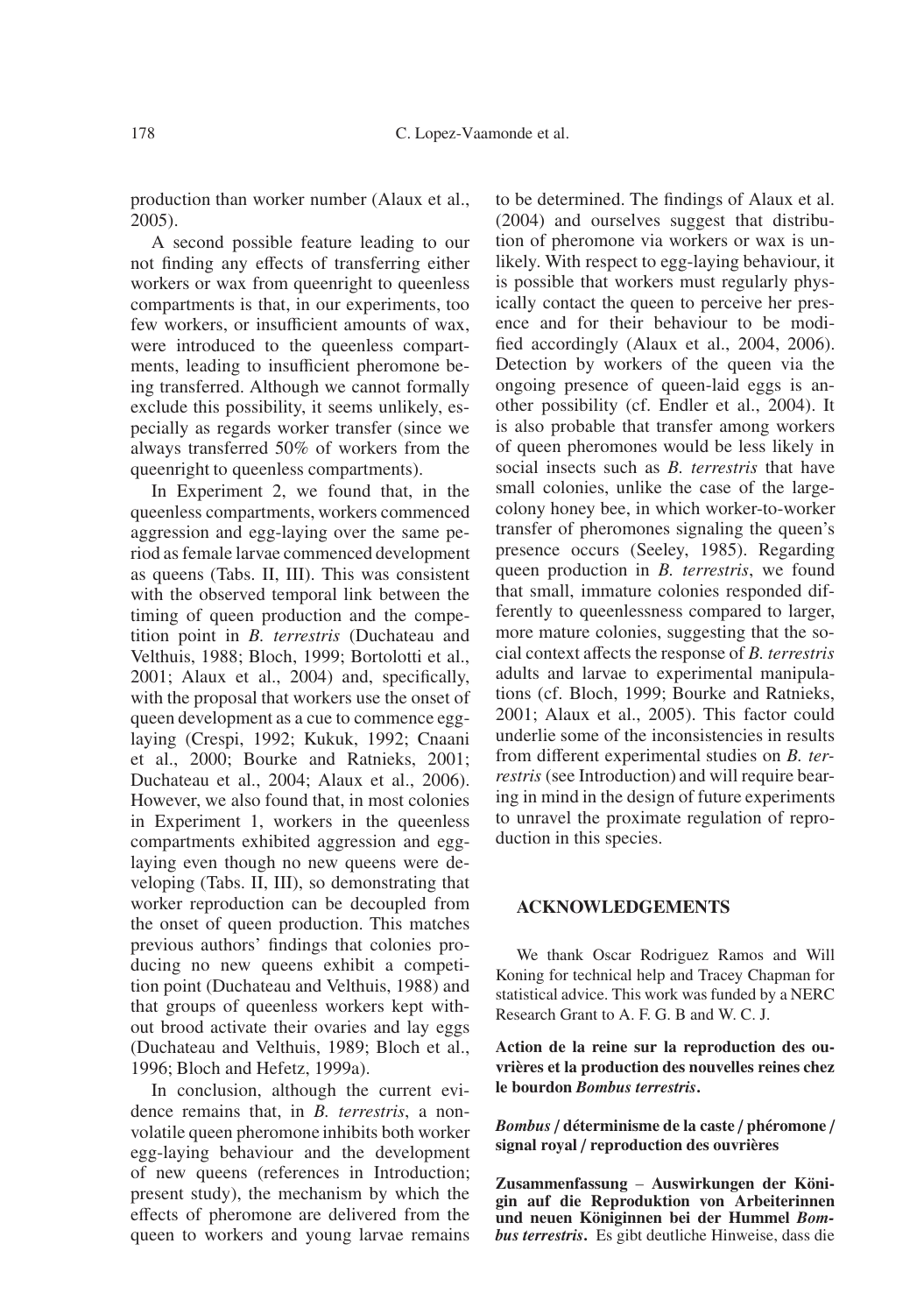Königinnen der Hummel *Bombus terrestris* L. sowohl die Eilage von Arbeiterinnen als auch die Entwicklung von weiblichen Larven zu neuen Königinnen mittels eines oder mehrerer nichtflüchtiger Pheromone hemmen. Diese Hemmung endet mit oder in etwa mit dem 'Kompetitionspunkt', an dem die Arbeiterinnen mit Aggression und Eilage beginnen und nach dem weibliche Larven sich zu Königinnen entwickeln. Unter Verwendung von geteilten Völkern testeten wir zwei Hypothesen. Die erste war, dass die Auswirkungen der Königinnenpheromone von Arbeiterinnen auf andere Arbeiterinnen oder Larven übertragen werden können. Die zweite war, dass diese auf Wachs übertragen werden können. Wir verglichen die Zeit des Kompetitionspunktes (definiert als den Beginn der Arbeiterinnenaggressivität, der von Eilage gefolgt wird) und die Produktion von Königinnen zwischen den weiselrichtigen und weisellosen Abteilen von durch ein einfaches Gitter unterteilten kleinen jungen Völkern (Experiment 1) und von mit einem doppelten Gitter unterteilten großen älteren Völkern (Experiment 2). In beiden Experimenten wurden in einer der Versuchsgruppen Arbeiterinnen von den weiselrichtigen in die weisellose Abteilung übertragen. In dem zweiten Experiment wurde zusätzlich in einer der Versuchsgruppen Wachs übertragen. Allerdings fanden wir, dass bei Weisellosigkeit der Kompetitionspunkt wesentlich früher erreicht wurde, und (außer in Experiment 1, in dem in weisellosen Völkern keine oder nur sehr wenige Königinnen erzeugt wurden) dass der Beginn der Königinnenproduktion signifikant früher war, völlig unabhängig davon ob Arbeiterinnen oder Wachs übertragen worden waren (Tab. II und III). Daher ist es unwahrscheinlich, dass Königinnenpheromon oder Pheromone über Arbeiterinnen oder Wachs verteilt werden, und es bleibt eine offene Frage, durch welchen Mechanismus der Effekt der Pheromone von der Königin zu den Arbeiterinnen oder Larven gelangt. Darüber hinaus hing in Bezug auf die Königinnenproduktion der Einfluss der Weisellosigkeit von der Koloniegröße und Reife ab, was einen Einfluss des Sozialkontext auf die Reaktion von *B. terrestris* auf die Experimentalbedingungen belegt.

#### *Bombus* / **Kastendetermination** / **Pheromone** / **Königinnensignal** / **Arbeiterinnenreproduktion**

#### **REFERENCES**

- Alaux C., Jaisson P., Hefetz A. (2004) Queen influence on worker reproduction in bumblebees (*Bombus terrestris*) colonies, Insect. Soc. 51, 287–293.
- Alaux C., Jaisson P., Hefetz A. (2005) Reproductive decision-making in semelparous colonies of the bumblebee *Bombus terrestris,* Behav. Ecol. Sociobiol. 59, 270–277.
- Alaux C., Jaisson P., Hefetz A. (2006) Regulation of worker reproduction in bumblebees (*Bombus terrestris*): workers eavesdrop on a queen signal, Behav. Ecol. Sociobiol. 60, 439–446.
- Beekman M., Van Stratum P. (1998) Bumblebee sex ratios: why do bumblebees produce so many males? Proc. R. Soc. Lond. B 265, 1535–1543.
- Bloch G. (1999) Regulation of queen-worker conflict in bumble-bee (*Bombus terrestris*) colonies, Proc. R. Soc. Lond. B 266, 2465–2469.
- Bloch G., Hefetz A. (1999a) Regulation of reproduction by dominant workers in bumblebee (*Bombus terrestris*) queenright colonies, Behav. Ecol. Sociobiol. 45, 125–135.
- Bloch G., Hefetz A. (1999b) Reevaluation of the role of mandibular glands in regulation of reproduction in bumblebee colonies, J. Chem. Ecol. 25, 881– 896.
- Bloch G., Borst D.W., Huang Z.-Y., Robinson G.E., Hefetz A. (1996) Effects of social conditions on Juvenile Hormone mediated reproductive development in *Bombus terrestris* workers, Physiol. Entomol. 21, 257–267.
- Bortolotti L., Duchateau M.J., Sbrenna G. (2001) Effect of juvenile hormone on caste determination and colony processes in the bumblebee *Bombus terrestris*, Entomol. Exp. Appl. 101, 143–158.
- Bourke A.F.G., Ratnieks F.L.W. (2001) Kin-selected conflict in the bumble-bee *Bombus terrestris* (Hymenoptera: Apidae), Proc. R. Soc. Lond. B 268, 347–355.
- Cnaani J., Borst D.W., Huang Z.Y., Robinson G.E., Hefetz A. (1997) Caste determination in *Bombus terrestris*: differences in development and rates of JH biosynthesis between queen and worker larvae, J. Insect Physiol. 43, 373–381.
- Cnaani J., Robinson G.E., Bloch G., Borst D., Hefetz A. (2000) The effect of queen-worker conflict on caste determination in the bumblebee *Bombus terrestris*, Behav. Ecol. Sociobiol. 47, 346–352.
- Crespi B.J. (1992) Cannibalism and trophic eggs in subsocial and eusocial insects, in: Elgar M.A., Crespi B.J. (Eds.), Cannibalism: ecology and evolution among diverse taxa, Oxford University Press, Oxford, pp. 176–213.
- Duchateau M.J., Velthuis H.H.W. (1988) Development and reproductive strategies in *Bombus terrestris* colonies, Behaviour 107, 186–207.
- Duchateau M.J., Velthuis H.H.W. (1989) Ovarian development and egg laying in workers of *Bombus terrestris*, Entomol. Exp. Appl. 51, 199–213.
- Duchateau M.J., Velthuis H.H.W., Boomsma J.J. (2004) Sex ratio variation in the bumblebee *Bombus terrestris*, Behav. Ecol. 15, 71–82.